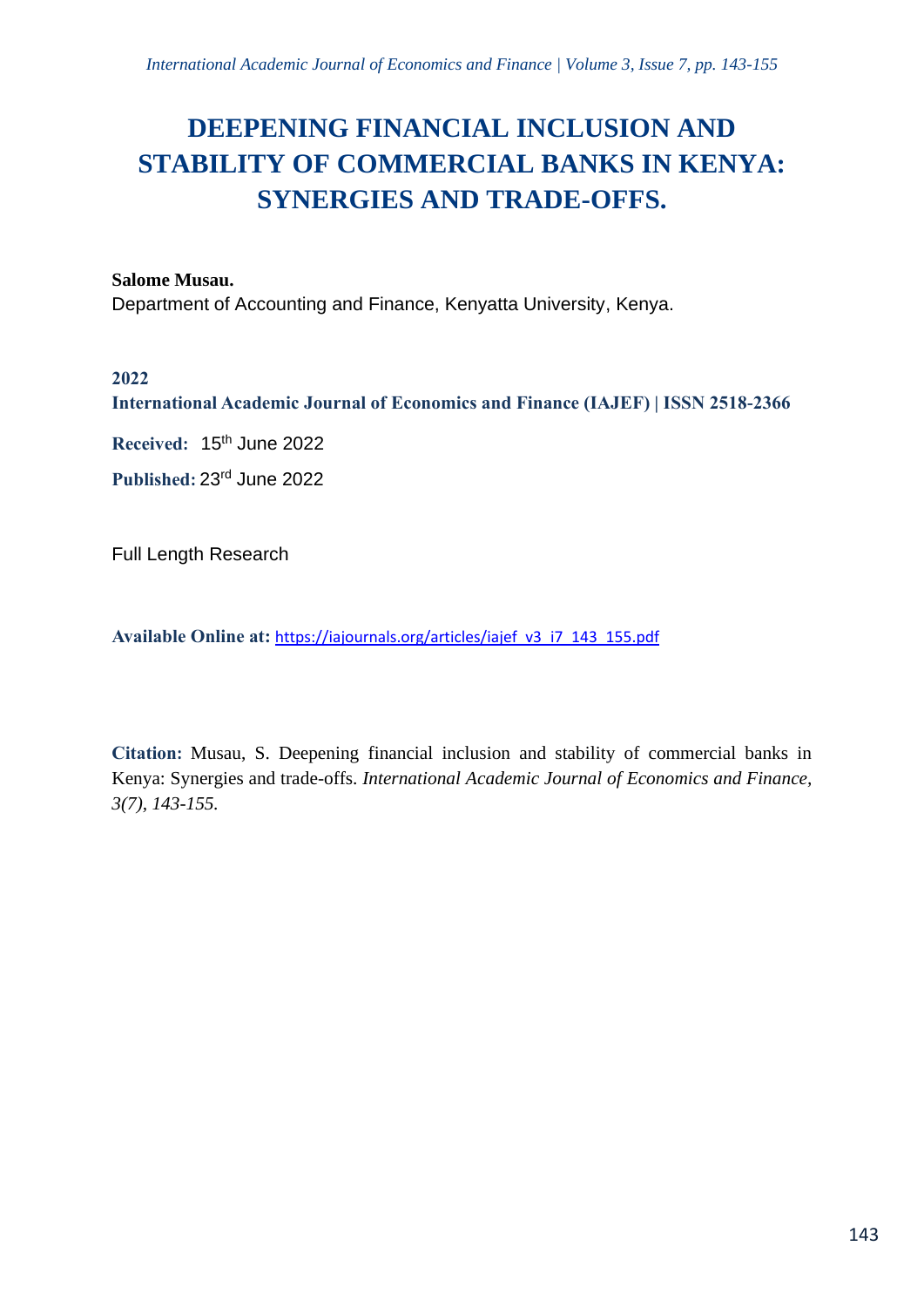### **ABSTRACT**

There are important trade-offs and synergies between financial inclusion and stability. Poorly implemented financial inclusion policies can impair stability, and also, there may be important synergies brought by broad use of financial services which help financial institutions diversify risk and hence aid stability. Financial stability can enhance financial inclusion through trust build in stable financial systems and hence increase the use of financial services. Excessive emphasis on financial stability can prolong involuntary financial exclusion especially in times of regulatory tightening in an attempt to boost profits and cut off risky segments. It is therefore important for financial institutions to understand the interlinkages in advancing financial inclusion and stability. This study analyzed the effect of financial inclusion on commercial banks stability with a view of establishing the significant relationship between them. The specific objectives were to analyze the effect of Branch networks, ATMs, Agents and Mobile banking on the stability of commercial banks in Kenya. The research design was explanatory non – experimental. The target population was all the 42 commercial banks in Kenya and the study used secondary data. Descriptive statistics were used to establish the trend of financial inclusion and stability of commercial banks while inferential statistics were used for testing the hypotheses. The results revealed that financial inclusion had a statistically significant effect on the stability of commercial banks in Kenya during the study period between 2007-2015. Increase in Branches, ATMs, Agents and Mobile banking were found to support stability (synergy) due to increased deposit mobilization and access to credit. Overall, the results point to the role of financial inclusion and bank stability in Kenya. Moreover, the state of financial inclusion is a major factor that determines Kenyas vision 2030. Therefore, the study recommends increasing the banking customers, advancing affordable and accessible banking services to disadvantaged groups in different regions in the country. In this regard, reforms in financial sector should aim at increasing financial inclusion through digital finance which is a cost cutting measure and to ensure that bank stability indicators commensurate in the role of deepening financial intermediation and hence forming an all-inclusive and stable financial sector over time.

**Keywords**: Financial Inclusion, Unbankable Stability, Synergy, Trade-off, Financial Deepening.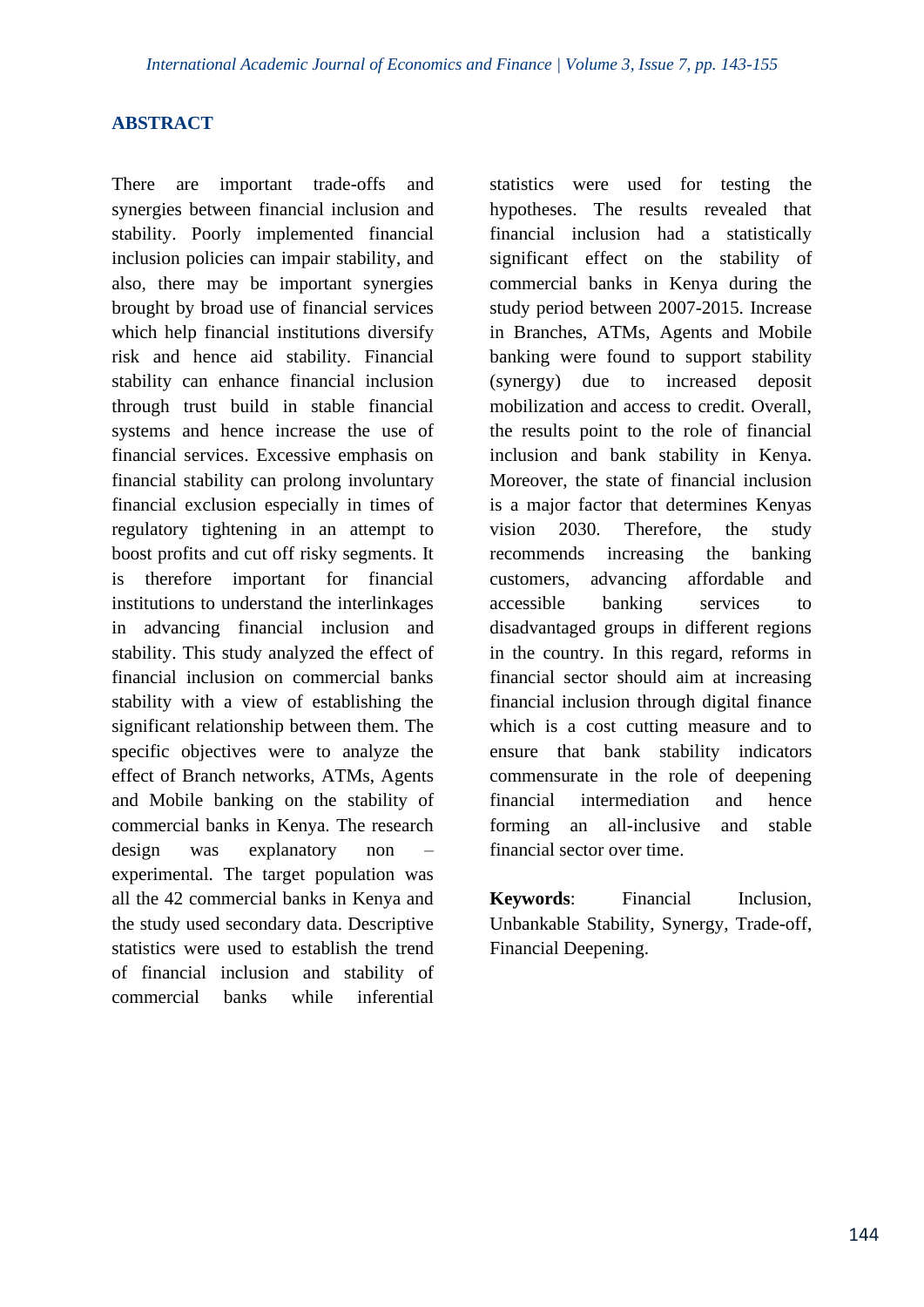## **INTRODUCTION**

Commercial banks are important financial intermediaries in the economy who perform the basic functions of accepting deposits, lending the money and offering transfer services. The commercial banks also represent a vital link in the transmission of government's economic policies particularly monetary policy to the rest of the economy (Ongore& Kusa,2013). In emerging market economies like Kenya, commercial banks remain the dominant channel of financial intermediation. Bank deposits represent the most significant component of money supply used by the public and changes in money growth are highly correlated with changes in prices of goods and services in the economy. For commercial banks to efficiently perform their intermediation role of providing liquidity, they must be stable. Bank stability has been a key international agenda by policy makers since the Global Financial Crisis of 2007-2009. The financial Stability Board and Basel Accord have been key in enhancing financial stability. For Kenya one of the mandate of the Central Bank is to foster financial stability through regulation. The CBK has ensured stability by adopting the Basel II Accord and ensuring compliance by the commercial banks.

#### **Bank Stability**

Bank stability refers to the distance of an individual bank from insolvency and failure (Beck et al., 2008). According to the Basels Accord, the core indicators relating to bank financial stability include capital adequacy, asset quality, management soundness, earnings and profitability, liquidity and sensitivity to market risk abbreviated as CAMELS(Beck et al., 2009). Measuring of individual bank stability has been based on accounting data using Zscore and Non-Performing Loan (NPL) ratio (Ghosh,2008; Becket al., 2009; Mostak&Sushanta,2015). The Z-score is termed to be a more comprehensive measure that combines information on leverage (equity to assets) with performance (return on assets) and risk (standard deviation of return on assets) to more fully approximate the likelihood of insolvency in the commercial banks (Mare et al.,2015). The Z index increases with higher profitability and capitalization levels, and decreases with unstable earnings reflected by higher standard deviation of ROA. A large value of Z-score indicates a small risk profile for a bank and higher bank stability (Kalunda,2015).

Liquidity risk is used to measure the risk associated with a mismatch between assets and liabilities. This study will adopt the loan-to-deposits ratio as the indicator for liquidity risk. It is argued that the liquidity of a bank is usually evaluated by using a host of tools and techniques, but the traditional loan-to-deposits ratio is a measure that often receives the most attention by analysts and regulators. This is because it captures the bank's ability to repay depositors and other creditors without incurring excessive costs and while continuing to fund its expansion (Aggerer&Fieldman, 1998).

Loans are the major assets of commercial banks and their most important single and largest source of income. The quality of loan portfolio determines the profitability of banks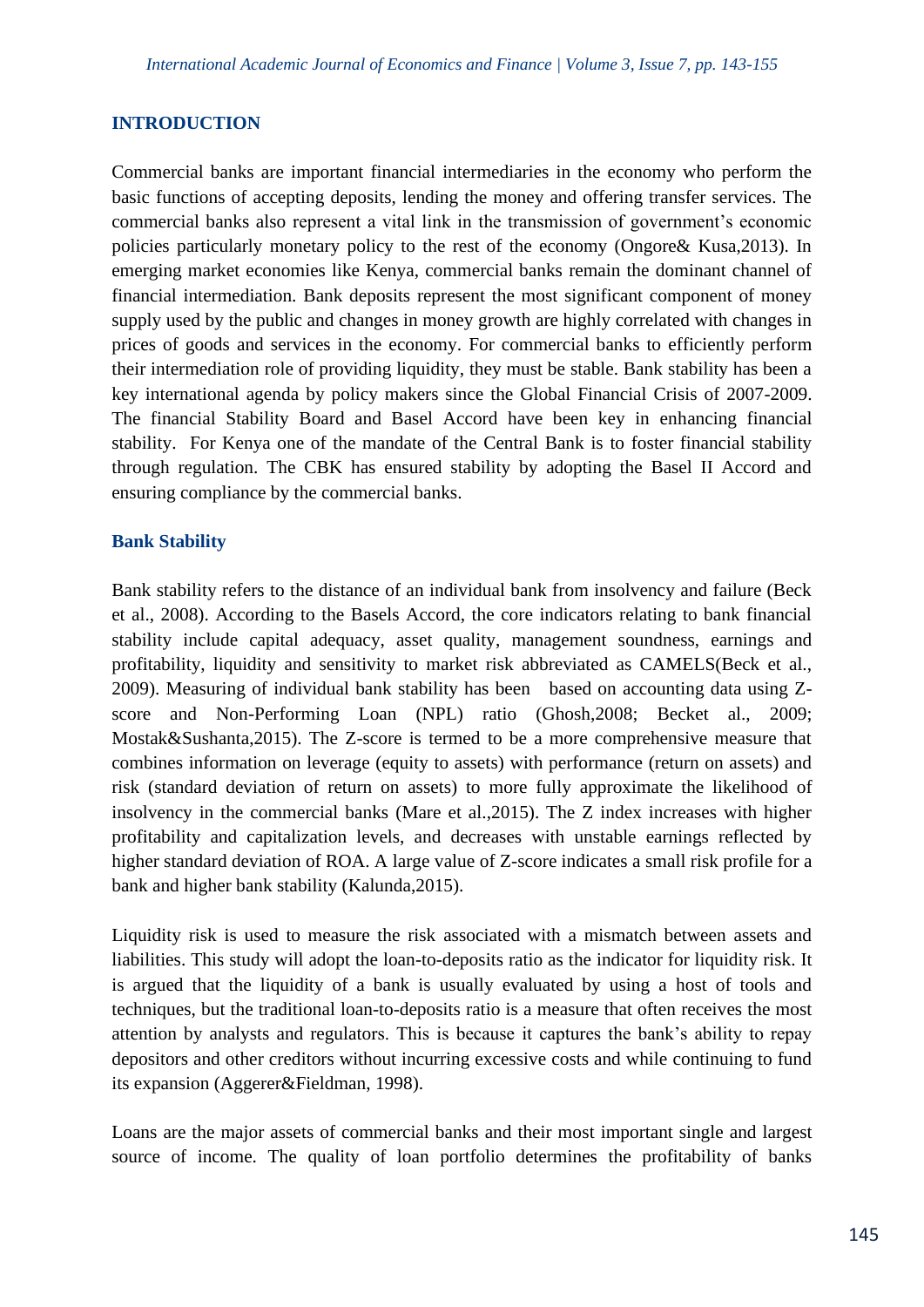(Ongoro&Kusa, 2013). The highest risk facing a bank is the losses derived from delinquent loans. Delis et al.(2014) observed that NPL ratio is the best to measure credit risk exposure. A major concern of all commercial banks is to keep the amount of NLP low as this is indicative of good health of the bank portfolio and high level of NPL affects profitability negatively. NPL is computed as the ratio of the volume of non-performing loans to total loans of a bank. A default occurs when the bank considers that a borrower is unlikely to repay his credit obligations in full, without recourse to collateral (Morgan & Poutines,2014).

#### **Banks and financial inclusion**

Financial inclusion is the increasing access to formal financial services including having bank accounts, using credit and savings facilitated through the banks. Over the years financial inclusion has grown beyond physical branch as ICT is revolutionizing the access and use of bank services globally (Diniz et al, 2012). Kenya has succeeded in significantly expanding the reach of financial services over the past decade since 2007 (Ngugi,2015). There are several factors that have contributed to this greater level of inclusion; one, expanding reach of the major types of financial providers, commercial banks, savings and credit co-operatives (SACCOs) and micro finance institutions(MFIs) (CBK, 2012). Two is the identification of financial inclusion as a national priority in Vision 2030 and three is the accessibility brought about by financial innovations.

Financial inclusion in Kenya has been characterized by rapid technological change in the finance sector that has led to the development of financial innovations, new products and new forms of payment. According to the CBK 2012, the banking sector has undergone substantive transformation particulary from the year 2007. With the introduction of mobile phone payment platform M-pesa, Airtel money Yu-cash, which dramatically changed the financial landscape by offering a simple efficient and cost-effective method to transfer money and make payments (Kenyoru,2013). Agency banking has enabled bank customers to access the basic banking services by allowing small businesses to operate as satellite branches (Musau, 2013). In 2012, Safaricom LTD in conjuction with Commercial Bank of Africa, one of the Kenya registered commercial bank, launched a service dubbed M-SHWARI that automatically opens a bank account for M-pesa registered customer and operates fully like a bank account. This has made sure that more population is included in the formal financial sector.

Currently commercial banks are actively targeting groups previously targeted by MFI and previously referred to as unbankable (Allen et al.,2012) under a phenomenon known as downscaling (Delfiner& Peron, 2007). Chiba (2009) observed that commercial banks have taken action to address financial inclusion by designing new services and products targeting the low-wage earners and the poor throughout the world.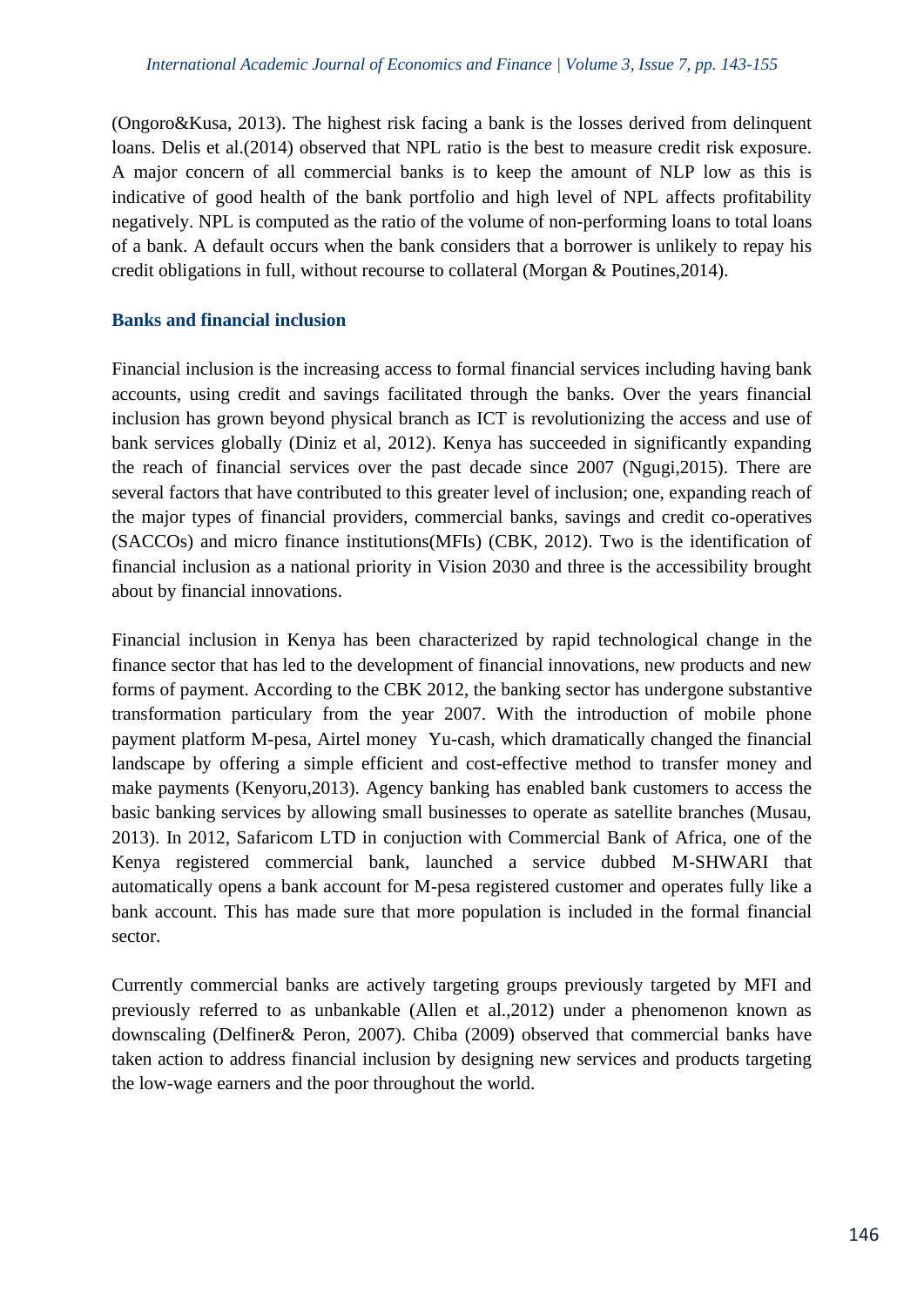#### **Financial inclusion and bank stability**

Increasing financial access through financial inclusion changes the composition of the customers in terms of saving and borrowing behavior. These compositional changes may support financial stability through risk diversification (Hannings & Jansen, 2010). However, if financial access is expanded to unfamiliar areas and uncreditworthy clients through financial inclusion, this poses an increase in financial risk and hence a threat to stability. Mohrotra and Yetman, 2014 observed that financial stability can enhance trust in the financial system and therefore improving financial inclusion. Conversely, excessive emphasis on financial stability can prolong involuntary financial exclusion. Especially in times of regulatory tightening in an attempt to boost profits and cut off risky segment.

#### **LITERATURE REVIEW**

#### **Theoretical Literature**

The connection between financial inclusion can be understood in the context of the finance growth theory. The crux of the finance growth theory (Bagehot, 1973) is that financial inclusion creates a productive environment for economic growth. This theory supports financial stability which is a condition where the financial intermediation process functions smoothly. And according to Spatt (2013), the success of economic growth depends on the level of financial inclusion, composition and stability of the financial institutions. Thus the existence of an energetic financial sector has growth enhancing effects. Schumpter (1911) posted that banks enable an economy to grow by providing efficient markets for funds. Goldsmith (1969),Mckinnon, (1973),Levin and Zervos (1996) emphasized the positive role of financial systems in economic growth as cited by Ndebbio (2004). Financial markets evolve in response to increased demand for financial services from an already budding economy. Therefore, the deepening of financial inclusion is a reflection of growth in other sectors of the economy and for financial institutions to support financial inclusion, they must be financially stable.

Another theory which offers an explanation for the possible relationship between financial inclusion and bank stability is the financial intermediation theory. The theory by Diamond in 1984 explains how banks act as intermediaries between borrowers and savers. As financial intermediaries, banks provide access, financial diversification and financial utilization. The extent of inclusion has an influence on the level of stability as confirmed by literature. Financial intermediation is seen as the extent to which financial institutions bring deficit spending units and surplus spending units together (Ndebbio, 2004). Diamond (1984) pointed out that banks are able to effectively monitor borrowers and thus play the role of delegated monitoring. Reduced monitoring costs are a source of comparative advantage. Diamond and Dybrig (1983) analyzed the position of liquidity that is transformation of illiquid assets into liquid liabilities by banks. In their model, identical investors or depositors are risk averse and uncertain about the timely of their future consumption need. Without an intermediary all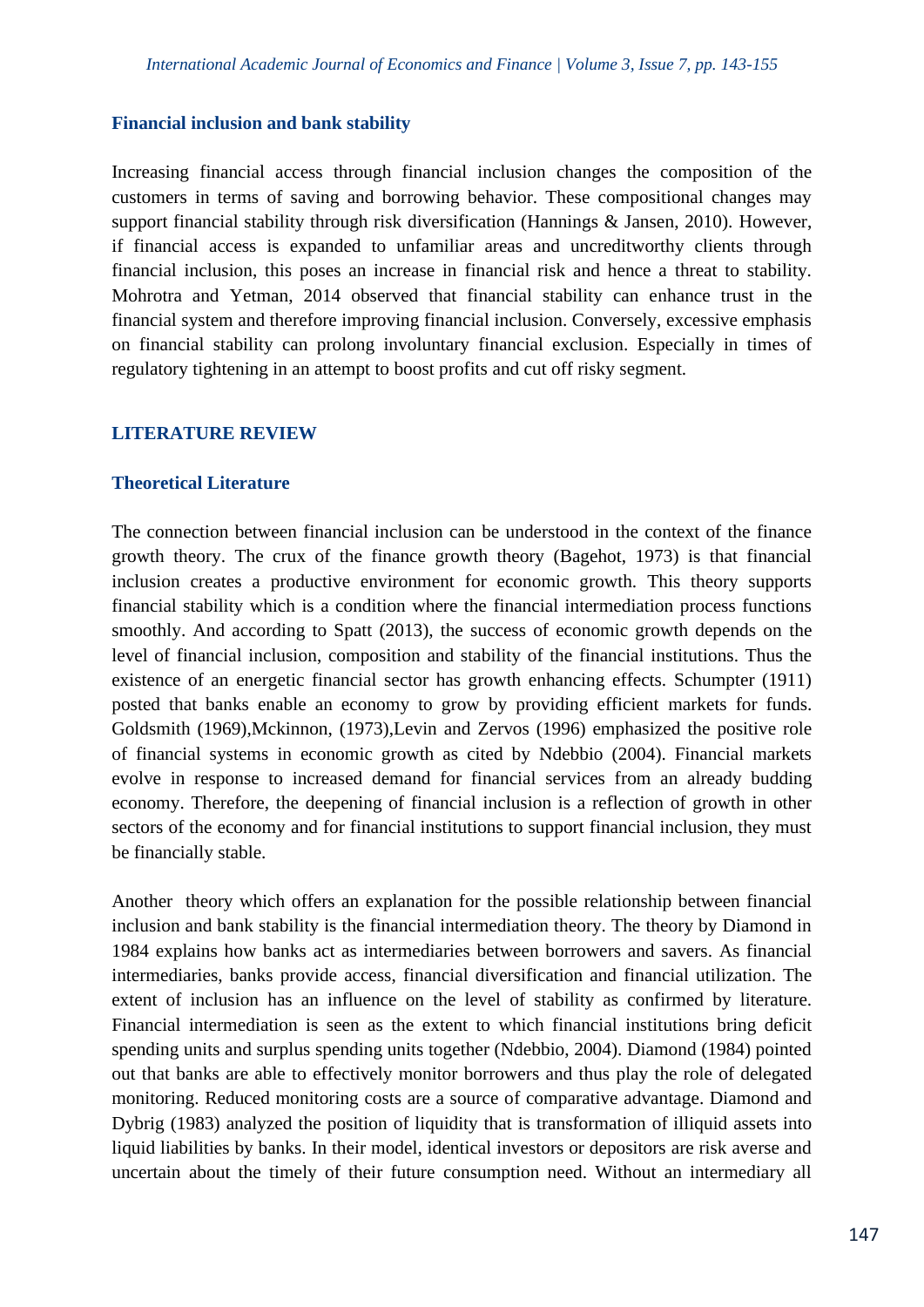investors are locked into illiquid long term investments that yield high pay offs to those who consume later.

The effect of financial inclusion on bank stability can also be viewed from the perspective of the financial asymmetry theory. Information asymmetry arises where one party in a debt contract has more and better information than the other party. The theory was proposed by Akerlof in 1970 and observes that it may be difficult to distinguish good from bad borrowers. According to Richard (2011) moral hazard and adverse selection results from information asymmetry between borrowers and lenders can contribute to contractions in credit hence affecting performance and stability. Moral hazard is the risk which a party to a transaction provides misleading information about its assets, liabilities or credit capacity. This is noted to be contributing to Non-Performing Loans.

Adverse selection assumes that lenders cannot distinguish between borrowers of different degrees of risk and that loan contracts are limited. This leads to borrowers repaying loans when they have the means to do so, and hence significant accumulation of Non-Performing Loans (Bofondi & Gobbi,2003). Financial Inclusion is characterized by entry of new, inexperienced and numerous customers into the formal financial sector including Commercial Banks (Hansen & Jansen, 2010). This creates a challenge in the debt market because lenders have difficulties in determining whether the customer is a good risk and this threatens financial performance and hence stability. Therefore it becomes difficult for banks to establish whether financial inclusion is a low risk good investment or otherwise.

## **Empirical Review**

In Kenya, the concept of financial inclusion has been fused with the goals of poverty alleviation and general economic growth as envisaged in the vision 2030, the country's economic blueprint (Government of Kenya, 2007). This has seen the banking system undergo numerous important reforms and structural changes. Key among those changes include : increased bank and branch network, shift from brick and mortal outlets, agency banking which was commissioned in 2010, innovations in product development, use of information communication and technology (ICT) and emergence of non-bank financial institutions. According to CBK (2013) the country's banking sector has undergone substantial transformation between 2006 and 2013 was the number of deposit accounts went up from 2 million to 18 million while loan accounts increased from 1 million to 3 million. Also the population of adult population totally excluded from financial services declined from 39.3% in 2006 to 25.4% in 2013 (FSD, 2013). It's therefore important to analyse the influence these changes have had on the stability of the commercial banks in Kenya.

The Kenya government has embraced the concept of financial inclusion through the economic pillar contained in the vision 2030. Commercial banks in Kenya responded to the initiative by opening doors and developed products and services for the previously unbanked population. For the banks to fully appreciate the concept of financial inclusion there is need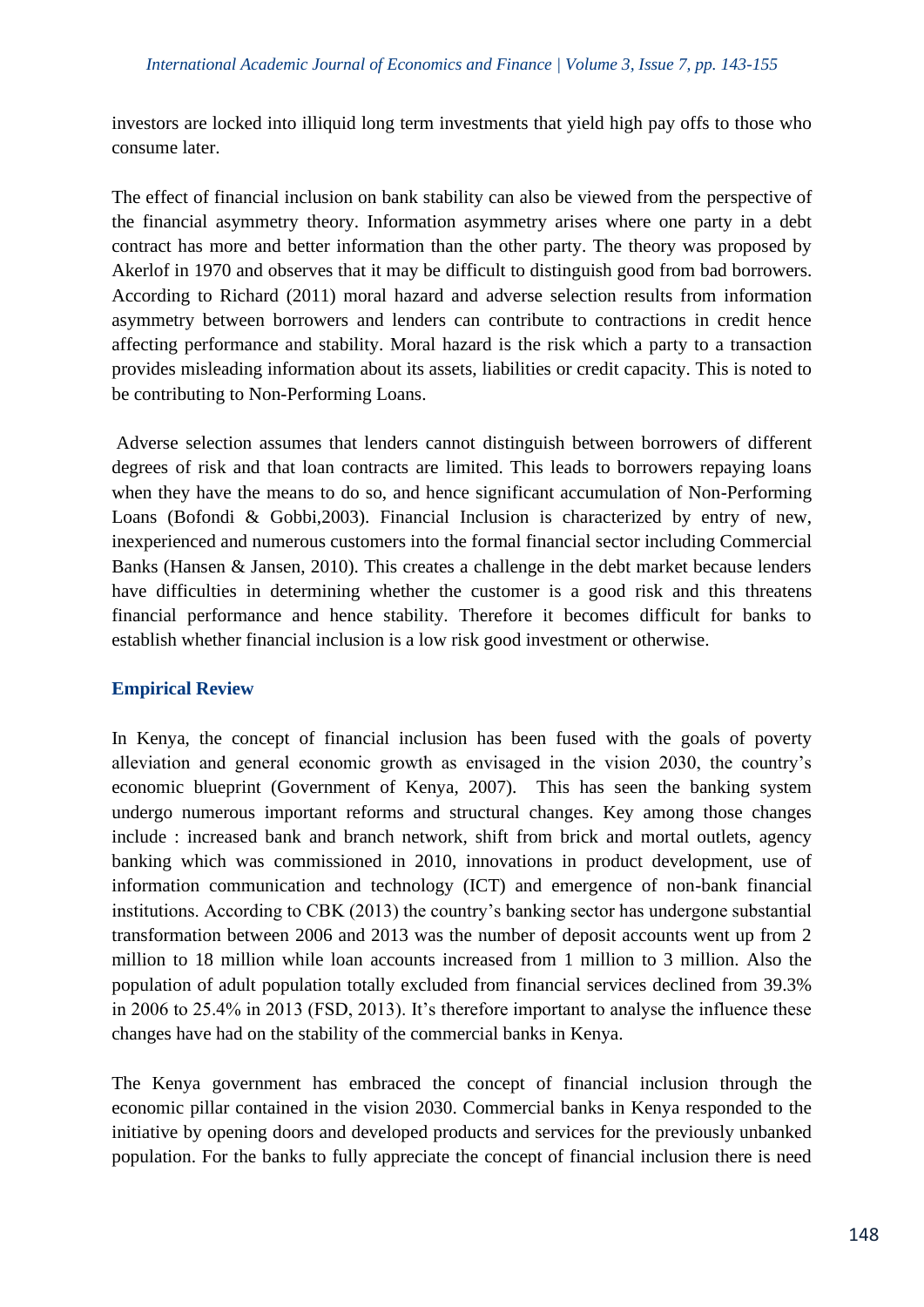to understand its effect on the banks that engage in it. This is because financial inclusion clientele are considered opaque, numerous and characterized by frequent small value transactions with high operating costs (Hannig& Jansen, 2010) and this can pose potential threat to stability. According to Kipesha and Zhang (2013) financial inclusion in Kenya and other developing countries was previously spearheaded by MFI's and government owned banks. However, currently commercial banks which are mainly profit seeking have engaged in financial inclusion. Due to the change in financial inclusion landscape by commercial banks, it's important to understand its implication on their stability.

Most of the early studies are carried out at the sector level with a few studies dealing with individual banks (Hanning& Johnson, 2010; Han &Maleck, 2013; Morgan&poritiness, 2014; Mostak&Sushanta, 2015; Amatus&Alireza, 2015). These studies established that increased financial inclusion improves stability of the banking sector. However, other studies have revealed potential threats caused by financial inclusion. Lending to those previously excluded from the formal banking sector in India revealed that new customers were not credit worthy and were a threat to banks stability (Gokhale, 2009; Allen et al., 2012; Khan 2011). This has created two divergent schools of thought with one claiming the financial inclusion-stability effect and the other claiming financial inclusion-instability outcome. Another stand of research posits that financial inclusion and financial stability have a relationship and that synergies between the two exist (Adasmeet al., 2008; Cihakiet al 2015).The foregoing studies confirm that there exists an empirical gap in the area of financial inclusion and stability at micro level as opposed to macro level. This study aims at enriching the existing related literature by studying the relationship between financial inclusion and stability of commercial banks in Kenya.

# **RESEARCH METHODOLOGY**

The main objective of the study is to determine whether increased financial inclusion is good for the stability of commercial banks in Kenya.

## **Research hypotheses**

The study will be guided by the following null hypothesis:

**H01**: Financial inclusion has no relationship with the stability of commercial banks in Kenya.

# **Empirical Model**

Cross tabulation model was be used to analyse the relationship between financial inclusion and stability of commercial banks in Kenya. This model is preferred since it permits the analysis of decisions across more than two categories in the dependent variable, hence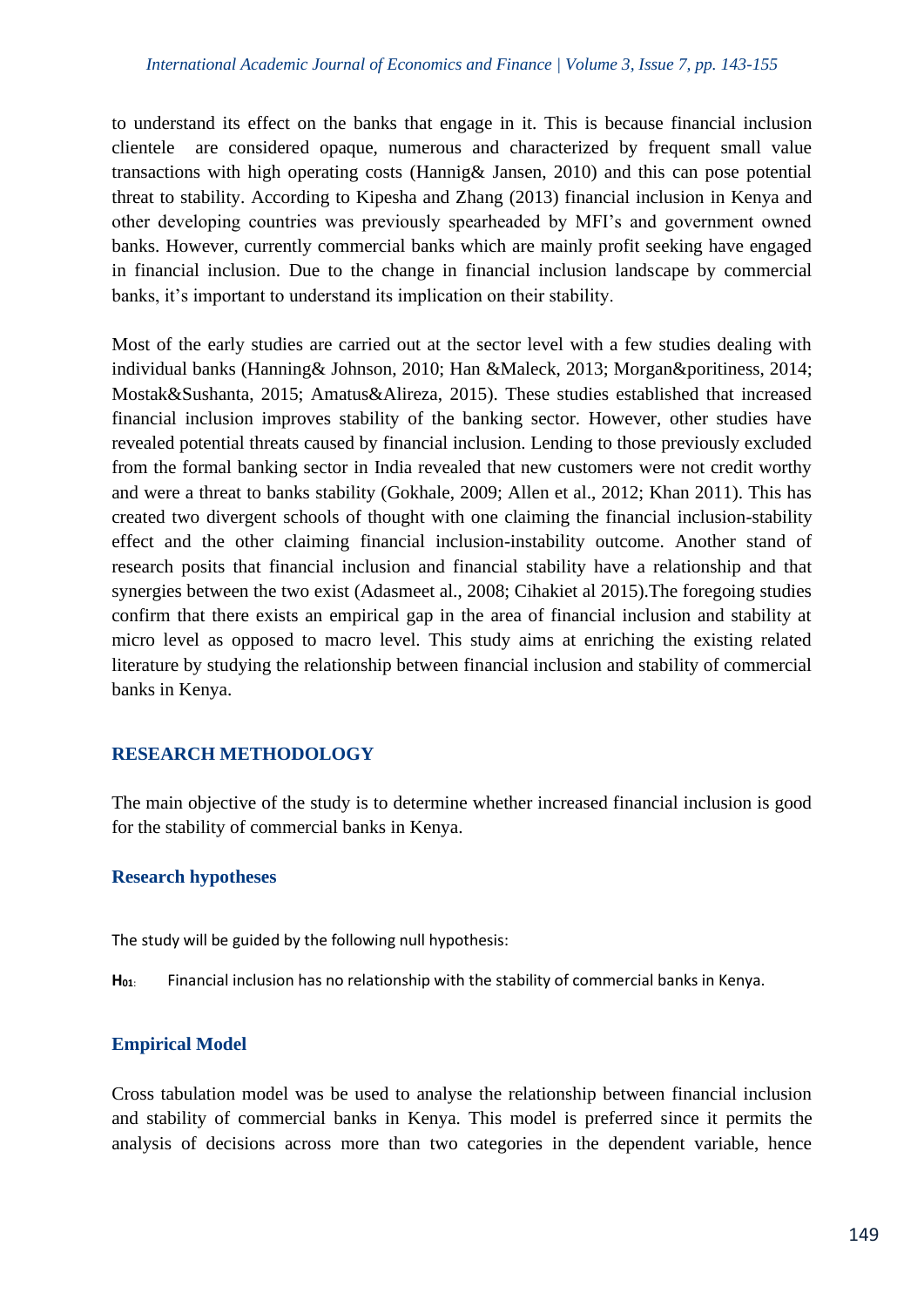making it possible to determine choice probabilities of different levels of stability (Greene, 2002). The general empirical model that will be used in this study is as follows;  $Yij=\alpha$  + βXit +

εit…………………………………………………….……………………….(1)

Where Yijis the dependent variable denoting unstable, stable and above stable condition of bank i at time t proxied by three variables: Z score, Exposure to Credit risk and Exposure to Liquidity risk, it= denotes the observation (Bank), it= 1-------42 while t is the time period t= 2007--------2015. Xit denotes a vector of independent variables (financial inclusion), β is coefficients to be estimated,  $\alpha$  is a constant term, and  $\sin i$  it is a composite error term.

## **RESULTS AND DISCUSSIONS**

Trends, cross-tabulations and multinomial logit regression analysis were used as the techniques of analysis. Trends provided a graphical representation of changes in variables across the study period while multinomial logit model was used to establish the relationship between Bank branches, ATMs, Agents, (independent variables) and Bank stability (dependent variables)

## **Financial Inclusion \* Bank Stability Cross tabulations**

This section provides cross tabulations of financial inclusion measures and bank stability. All the financial inclusion measures used (branch network, ATM network, agency banking, and mobile banking) were measured on categorical scale. On the other hand, stability measures were computed using industry mean into three categories (stable, unstable and above stability).

|                |              |                      |   |                      |              | <b>Credit</b>  |                |             | Liquidity             |     |                |    |       |
|----------------|--------------|----------------------|---|----------------------|--------------|----------------|----------------|-------------|-----------------------|-----|----------------|----|-------|
|                |              | Z-Score              |   |                      |              | <b>Risk</b>    |                | <b>Risk</b> |                       |     |                |    |       |
|                |              | US                   | S | AS                   | <b>Total</b> | US             | S              | AS          | <b>Total</b>          | US. | S              | AS | Total |
| <b>Branch</b>  |              |                      |   |                      |              |                |                |             |                       |     |                |    |       |
| <b>Network</b> | Low          | 12                   | 6 | 11                   | 29           | $\overline{7}$ | 11             | 11          | 29                    | 10  | $\overline{7}$ | 12 | 29    |
|                | High         | 5                    | 3 | 5                    | 13           | $\overline{2}$ | 6              | 5           | 13                    | 4   | 6              | 3  | 13    |
|                | <b>Total</b> | 17                   | 9 | 16                   | 42           | 9              | 17             | 16          | 42                    | 14  | 13             | 15 | 42    |
|                |              |                      |   |                      |              |                |                |             |                       |     | $X^2 = 2.285$  |    |       |
|                | Chi-Square   | $X^2$ =0.043 (0.119) |   | $X^2$ =0.48 (0.0079) |              |                |                |             | (0.0031)              |     |                |    |       |
|                |              |                      |   |                      |              |                |                |             |                       |     |                |    |       |
| <b>ATM</b>     |              |                      |   |                      |              |                |                |             |                       |     |                |    |       |
| <b>Network</b> | Low          | 7                    | 5 | 11                   | 23           | 5              | 8              | 10          | 23                    | 10  | 3              | 10 | 23    |
|                | High         | 10                   | 4 | 5                    | 19           | 4              | 9              | 6           | 19                    | 4   | 10             | 5  | 19    |
|                | <b>Total</b> | 17                   | 9 | 16                   | 42           | 9              | 17             | 16          | 42                    | 14  | 13             | 15 | 42    |
|                | Chi-Square   | $X^2$ =2.533 (0.228) |   | $X^2$ =0.799 (0.372) |              |                |                |             | $X^2$ =7.696 (0.0211) |     |                |    |       |
|                |              |                      |   |                      |              |                |                |             |                       |     |                |    |       |
| <b>AGENCY</b>  | No           | 8                    | 6 | 9                    | 23           | 4              | $\overline{7}$ | 12          | 23                    | 5   | $\overline{7}$ | 11 | 23    |

#### **Table 3**: **Financial Stability\*Branch Network Cross tabulation**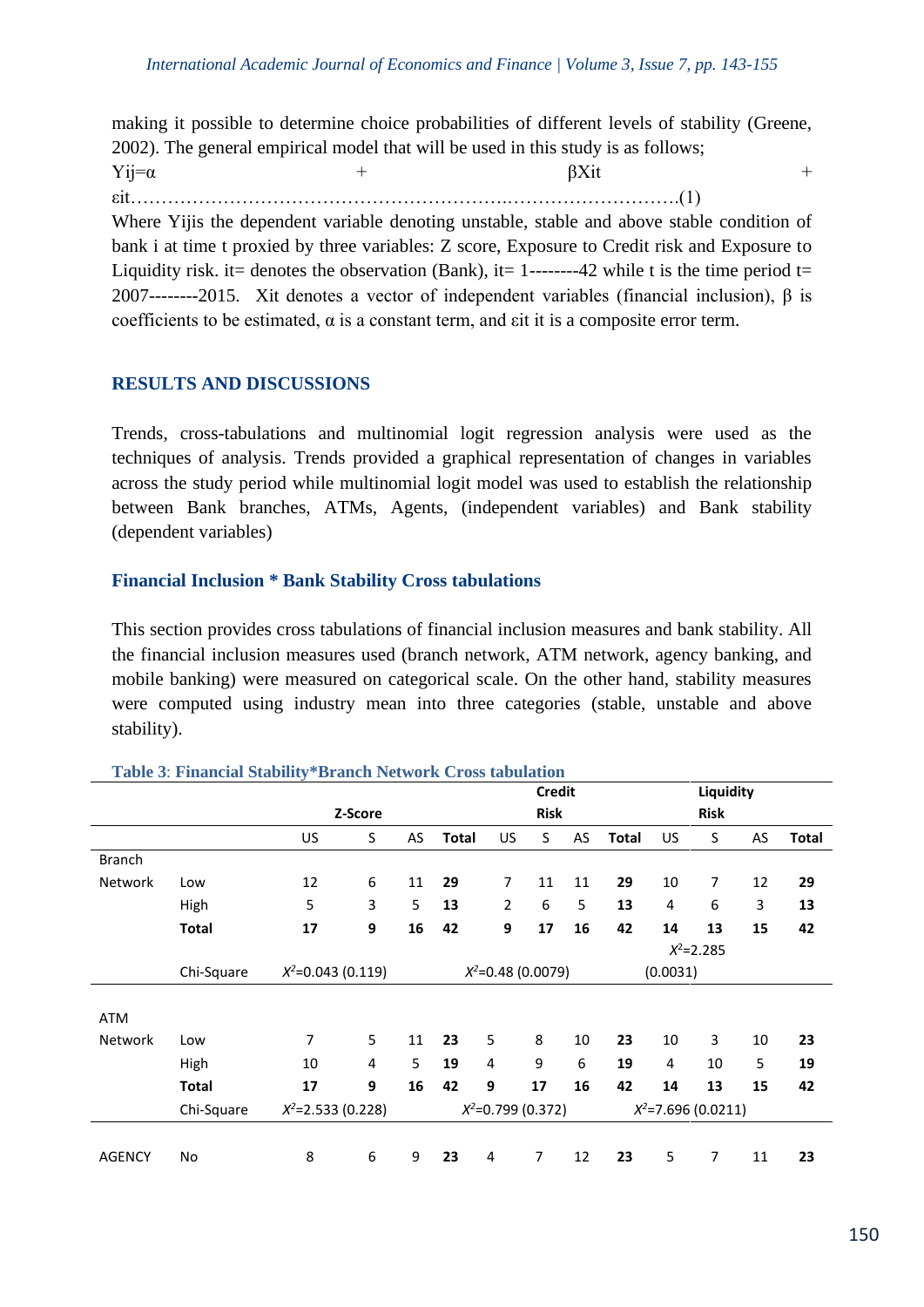|                | Yes          | 9             | 3 | 7  | 19 | 5             | 10 | 4  | 19 | 9             | 6  | 4  | 19 |  |  |
|----------------|--------------|---------------|---|----|----|---------------|----|----|----|---------------|----|----|----|--|--|
|                | <b>Total</b> | 17            | 9 | 16 | 42 | 9             | 17 | 16 | 42 | 14            | 13 | 15 | 42 |  |  |
|                |              | $X^2 = 0.936$ |   |    |    | $X^2 = 4.299$ |    |    |    | $X^2 = 4.143$ |    |    |    |  |  |
|                | Chi-Square   | (0.0026)      |   |    |    | (0.0017)      |    |    |    | (0.0026)      |    |    |    |  |  |
| Mobile         |              |               |   |    |    |               |    |    |    |               |    |    |    |  |  |
| <b>Banking</b> | Low          | 6             | 2 | 6  | 14 | 3             | 8  | 3  | 14 | 5             | 4  | 5  | 14 |  |  |
|                | High         | 11            | 7 | 10 | 28 | 6             | 9  | 13 | 28 | 9             | 9  | 10 | 28 |  |  |
|                | <b>Total</b> | 17            | 9 | 16 | 42 | 9             | 17 | 16 | 42 | 14            | 13 | 15 | 42 |  |  |
|                |              | $X^2 = 0.654$ |   |    |    | $X^2 = 2.972$ |    |    |    | $X^2 = 0.074$ |    |    |    |  |  |
|                | Chi-Square   | (0.0021)      |   |    |    | (0.0006)      |    |    |    | (0.0014)      |    |    |    |  |  |

US= Unstable  $S =$  Stable AS= Above Stable

The results presented in Table 3 indicated that over 50% of the commercial banks that were categorized as having high branch network were either stable or above stable under all measures (z-score, credit risk and liquidity risk) of stability. However, the relationship between branch network and stability was found to be insignificant using the z-score as shown by the chi-square results. Having high branch network enhances commercial banks stability.

The results also showed that large percent commercial banks in Kenya that had high ATM network were either stable or above stable using credit risk and liquidity risk. However, commercial banks with high ATM network were found to be unstable using z-score measure of stability. The results further showed that only liquidity risks measures of stability had a significant relationship with ATM network as by chi-square results.

On agency banking, large percent of commercial bank with agency banking were found to be either stable or above stability. This was an indication that agency banking which increased financial inclusion enhanced commercial banks stability.

The findings further showed that large percent of commercial banks that had high number of mobile accounts were also found to be either stable or above stable. Mobile money technology in Kenya has aided in increasing financial inclusion and the findings of this study confirmed that increasing financial inclusion doesn't jeopardize the stability of commercial banks in Kenya.

In summary, the implications of findings above is that commercial banks that have enhanced their financial inclusion through increasing branch network, ATM network, agency banking and mobile banking have also remained stable as measured by z-score, credit risk and liquidity risk.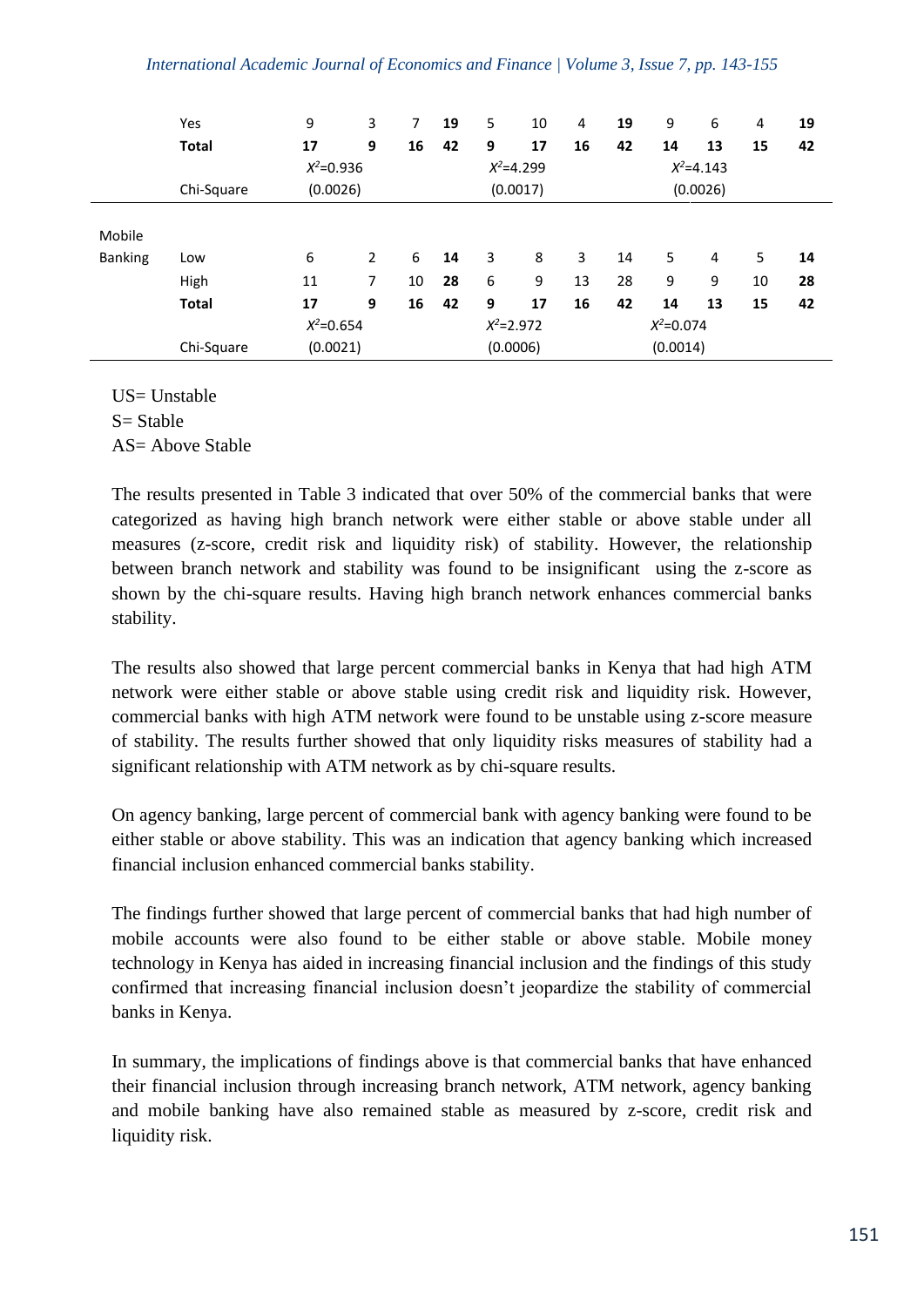#### **CONCLUSIONS AND POLICY RECOMMENDATION**

Based on the findings, the study concluded that majority of commercial banks in Kenya have adopted various ways of ensuring financial inclusivity. Commercial banks pursue financial inclusivity with the main aim of increasing the numbers of their customer base and consequently boosting their deposits and loans accounts. However, increasing financial inclusivity leads to increase in NPLs which jeopardize the stability of commercial banks by increasing credit risk and liquidity risk of commercial banks. The study further concluded that commercial banks in Kenya that have enhanced financial inclusivity through increasing the number of branches, ATMs, Agents and mobile accounts have also performed well in terms of stability indicators. The study further concludes that increase in branch networks increases operating cost to a certain point, which reduces once the new branches breaks even. However ATMs, Agents and Mobile banking are found to support stability (synergy) due to increased deposit mobilization. . These results support previous evidence that financial inclusion improves stability (Kalunda, 2015, Mostak & Sushanta, 2015, Cihaki et al, 2016)

Based on the findings the following recommendations were made to the commercial banks and other financial institutions. First the study recommended that commercial banks in Kenya should pursue financial inclusion to increase the banking population, to advance affordable and accessible banking services to disadvantaged groups in different regions in the country. This can be achieved through increasing branches, ATMs, and adoption of other mobile money technologies such as mobile and agency banking.

Secondly, commercial banks should formulate policy to ensure they remain stable while accommodating their activities to ensure financial inclusion. Since, financial inclusion and stability are found to complement each other. In this regard, reforms in financial sector should aim at increasing financial inclusion through digital finance which is a cost cutting measure and to ensure that bank stability indicators commensurate in the role of deepening financial intermediation and hence forming an all inclusive and stable financial sector over time.

#### **REFERENCES**

- Adasme, O., Majnoni, G., & Uribe, M., (2006). *Access and risk: friends or foes?: lessons from Chile.*Policy Research Working Paper 4003.World Bank, Washington, D.C.
- Aduda, J. &Kalunda E. (2012). *Financial inclusion and financial sector stability with reference to Kenya* .A preview of literature.
- Adusei, M., & Elliott, C. (2015). *The impact of bank size and funding risk on bank stability in Ghana*. Cogent Economics & Finance, 3(1), 1111489.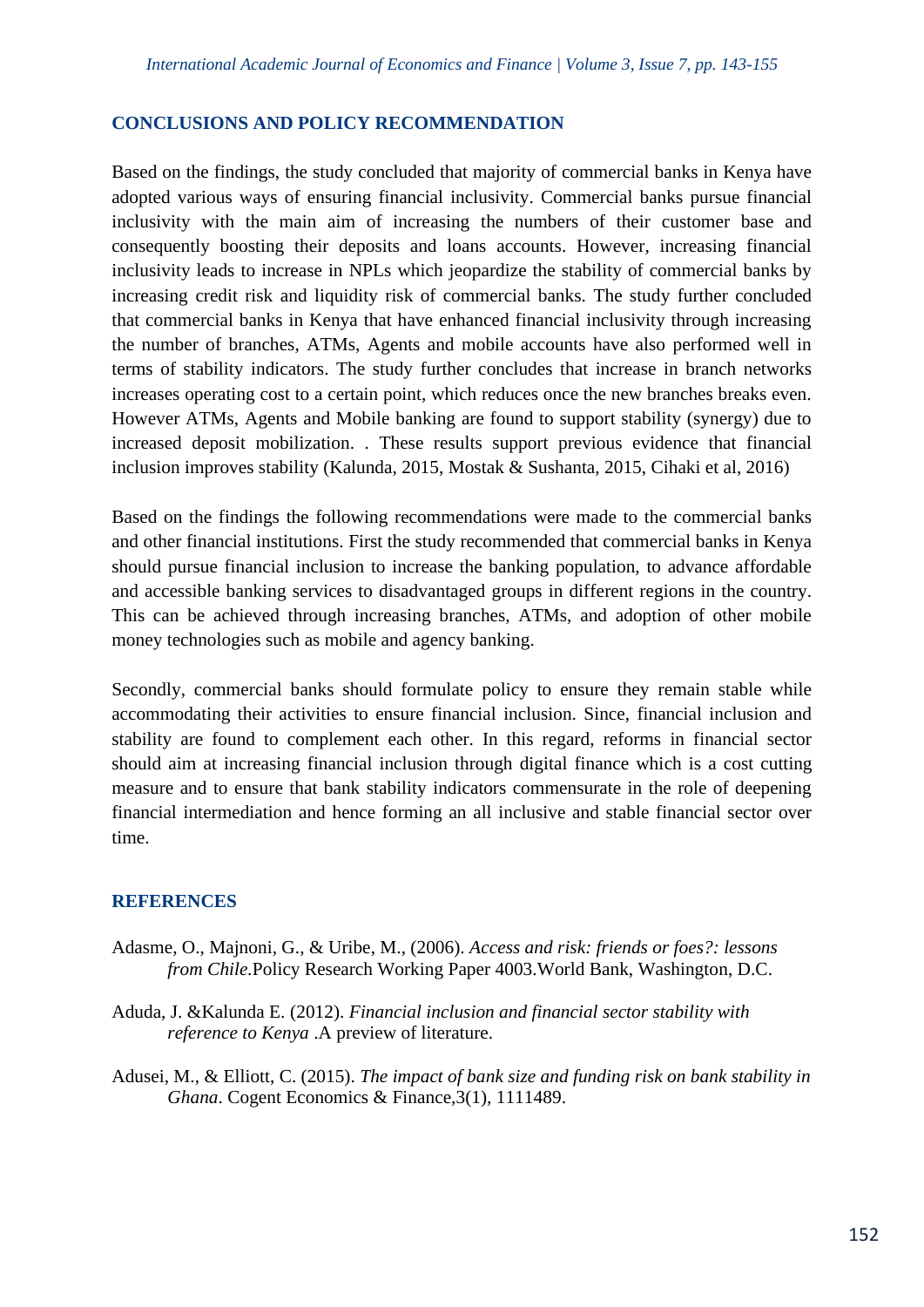- Allen, F., Carletti, E., Cull, R., Qian, J., Senbet, L.W., Valenzuela, P., (2013). *Improving access to banking: evidence from Kenya.*World Bank Policy Research Working Paper No. 6593.
- Amatus, H. &Alireza, N. (2015) *Financial inclusion and financial stability in Sub-Sahara Africa(SSA*) International journal of social sciences ISSN 2305 – 4557.
- Bartha, J.R., Caprio, G., Levin,R., (2008). *Bank regulations are changing: For better or worse & Quest.* Comp. Econ.89,285-296.
- Beck T (2013), *Cross border banking and financial deepening*: The African experience. Paper presented at an AERC workshop December 2013.
- Beck, T (2009) "Fin Access 2009: *Trends, Analysis and Policy Conclusions"* Consultant report for FSD Trust Kenya.
- Beck, T., De Jonghe, O., Schepens, G., (2013). *Bank competition and stability: cross-country heterogeneity*. J. Financ. Intermed. 22, 218-244.
- Beck, T., Demirgüç-Kunt, A., MartínezPería, M.S., (2011). *Bank financing for SMEs: Evidence across countries and bank ownership types*. J. Financ. Serv. Res. 39, 35-54.
- Beck, Demirguc-Kent, and Peria (2006).*Banking services for everyone? Barriers to bank access and use around the world.*World Bank Working Paper 4079.
- Carneiro, F. L.,(2011). *Is there evidence of a trade-off between financial stability and efficiency of financial intermediation*? Preliminary insights from the global financial crisis of 2007-2009.
- CBK, (2009) *Financial Access Partnership.*FAB Survey.
- CBK, (2013) *Financial Access Partnership.*FAB Survey.
- Central Bank of Kenya (2013) website:www.centralbankofkenya.go.ke
- Central Bank of Kenya.(2014). *Bank Supervision Annual Report.*Nairobi, kenya: Central Bank of Kenya.
- Central Bank of Kenya.(2015). *Bank Supervision Annual Report.*Nairobi, kenya: Central Bank of Kenya.
- Chibba,M.,(2009), *Financial inclusion poverty reduction and the millennium developmentgoals*. European journal of development research 2013 – 230, Sinclairs MC Hard F, Dobbiel.
- Ciha'ki, M.,Mare, D., Malecky. Y., (2016). *The nexus of financial inclusion and financialstability*. World Bank working paper 7722.
- Demirguc- Kunt, T. Beck, and P. Honohan, (2008) *Finance for all Policies and Pitfalls in expanding access.*World Bank Policy Research report Washington.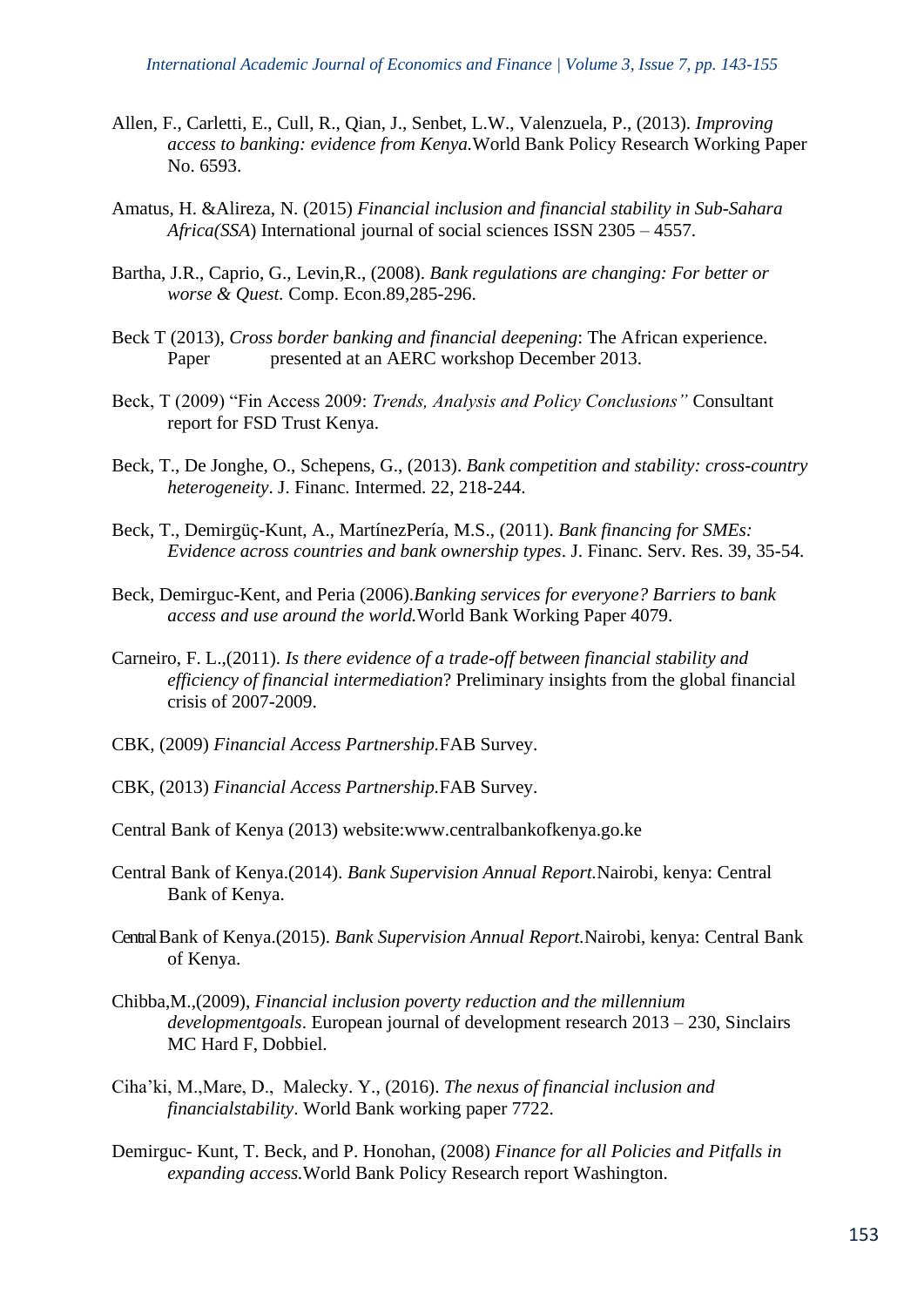- Demirgüç-Kunt, A., Huizinga, H., (2010).*Bank activity and funding strategies: The impact on risk and returns.* J. Finance. Econ. 98, 626-650.
- Demirgüç-Kunt, A., Klapper, L., Singer, D., Van Oudheusden, P., (2015). *The Global Findex Database 2014: Measuring Financial Inclusion around the World.* World Bank Policy Research Working Paper 7255.
- Demirgüç-Kunt, A., Klapper, L.., Singer, D., (2013) *Financial inclusion and legal discrimination against women: evidence from developing countries*. World Bank Policy Research Working Paper.
- Demirgut- kunt, A. and Klapper, L. (2012) *"Measuring Financial Inclusion*: The Global Findex Database" Policy Research working paper 6025, World Bank, Washington DC.
- Financial Sector Deepening Kenya (FSDK) (2013), *Fin Access National Survey 2013*.Kenya (2007) *Kenya Vision 2030*. The popular version, Nairobi [www.vision2030.go.ke](http://www.vision2030.go.ke/)
- Government of Kenya (2007).*Kenya Vision 2030*.

.

- Han, R., Melecky, M.,( 2013). *Financial inclusion for financial stability*: access to bank deposits and the growth of deposits in the global financial crisis. World Bank Policy Research Working Paper.
- Hannig, A., Jansen, S., (2010). *Financial inclusion and financial stability*: current policy issues.
- Kalunda, E.N.,(2015). *Financial inclusion, bank stability, bank ownership and financial performance of commercial banks in Kenya.*
- Kenya bankers association (2012). *Growth of the bank sector in Kenya*. Nairobi. Government press.
- Kenya (2013) *Kenya vision 2030*: Second medium Term plan 2013 2017, Nairobi [www.vision2030.go.ke](http://www.vision2030.go.ke/)
- Khan, H., (2011).*Financial Inclusion and Financial Stability*: are they two sides of the same coin? Speech at BANCON.
- Matete, J. K. (2014). *Factors Affecting Pricing of Loanable Funds by Commercial Banks in Kenya*.International Journal for business and social science ,244-245.
- Morgan,P., Pontines, V., (2014). *Financial Stability and Financial Inclusion*. Asian Development Bank Institute. ADBI Working Paper 488.
- Mostak, M; Sushanta, M. (2015).*Is financial inclusion good for bank stability*? International evidence, University of London, U.K.